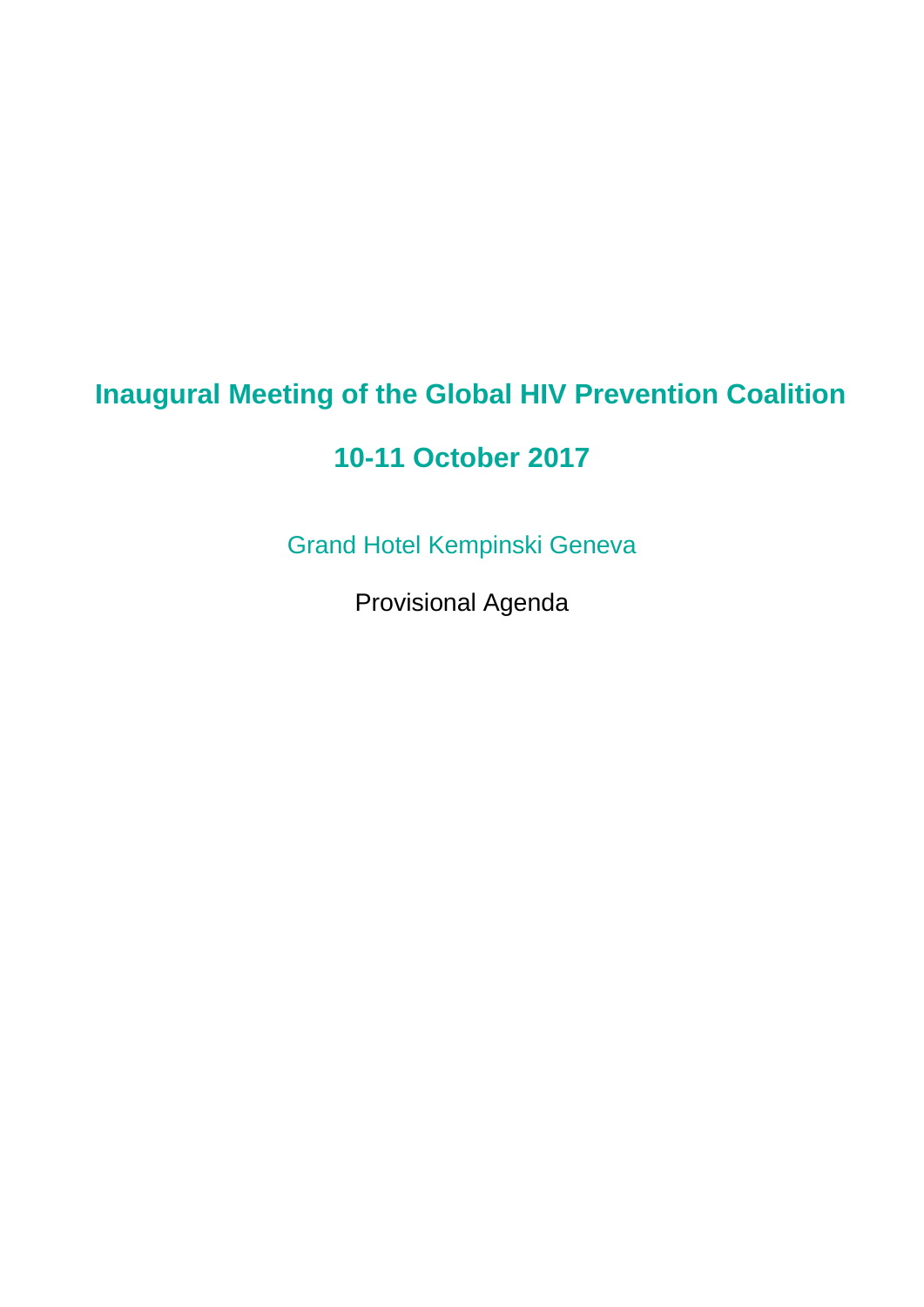| (Day 1) 10 October |                                                                                                                                                           |                                                                                                                                                                                                   |  |  |
|--------------------|-----------------------------------------------------------------------------------------------------------------------------------------------------------|---------------------------------------------------------------------------------------------------------------------------------------------------------------------------------------------------|--|--|
| <b>Time</b>        | <b>Session</b>                                                                                                                                            | <b>Speaker/Facilitator</b>                                                                                                                                                                        |  |  |
| 08:30              | <b>Registration, Coffee</b>                                                                                                                               |                                                                                                                                                                                                   |  |  |
| 09:00-09:45        | Welcome addresses<br>Setting the scene                                                                                                                    | Michel Sidibé, Executive Director, UNAIDS<br>Natalia Kanem, Executive Director, UNFPA<br>Laurel Sprague, Executive Director, Global<br>Network of People Living with HIV                          |  |  |
| 09:45-10:30        | Adoption of the agenda, introduction of participants,<br>objectives of the meeting                                                                        | Mahesh Mahalingam, Director, Communications<br>and Global Advocacy, UNAIDS                                                                                                                        |  |  |
|                    | Overview of global prevention road map<br>commitments and milestones                                                                                      | Tim Martineau, Director, Fast-Track<br>Implementation, UNAIDS                                                                                                                                     |  |  |
| 10:30-10:45        | <b>Coffee Break</b>                                                                                                                                       |                                                                                                                                                                                                   |  |  |
| 10:45 - 12:30      | <b>Heads of Delegation statements</b><br>• Commitments to Global HIV Prevention Coalition<br>and Road Map<br>• Next steps following country consultations | Ministers and High Officials<br>Other country delegation leads                                                                                                                                    |  |  |
| 12:30-14.00        | <b>Lunch Break</b>                                                                                                                                        |                                                                                                                                                                                                   |  |  |
| 14:00-14.15        | Primary prevention - we can do it!<br>TV network to support HIV prevention                                                                                | Nduku Kilonzo, Executive Director, National<br>AIDS Control Council, Ministry of Health, Kenya<br>Ziqi Guo, Vice-President, StarTimes, China                                                      |  |  |
| 14:15-15:30        | Panel 1: How can we strengthen leadership and<br>accountability for primary prevention?                                                                   |                                                                                                                                                                                                   |  |  |
|                    | • National leadership and accountability                                                                                                                  | Minister of Health (TBC)<br>Aditia Taslim, Executive Director, Rumah<br>Cemara, Indonesia                                                                                                         |  |  |
|                    | • Leadership for HIV prevention results in the<br>education sector                                                                                        | Sheila Tlou, Ministerial Commitment on<br><b>Comprehensive Sexuality Education</b><br>Nevala Lusayo Kyando, Project Coordinator,<br>Network of Young People Living with HIV and<br>AIDS, Tanzania |  |  |
|                    | • Leadership for primary prevention by international<br>funders                                                                                           | Marijke Wijnroks, Interim Executive Director,<br><b>Global Fund</b><br>George Ayala, Executive Director, Global Forum<br>on Men who Have Sex with Men and HIV                                     |  |  |
|                    | • UN leadership and accountability for HIV<br>prevention                                                                                                  | Omar Abdi, Deputy Executive Director, UNICEF<br>Lennarth Hjelmåker, Ambassador, UN Policy<br>Department, Ministry for Foreign Affairs,                                                            |  |  |
|                    | Commentaries from the floor                                                                                                                               | Sweden                                                                                                                                                                                            |  |  |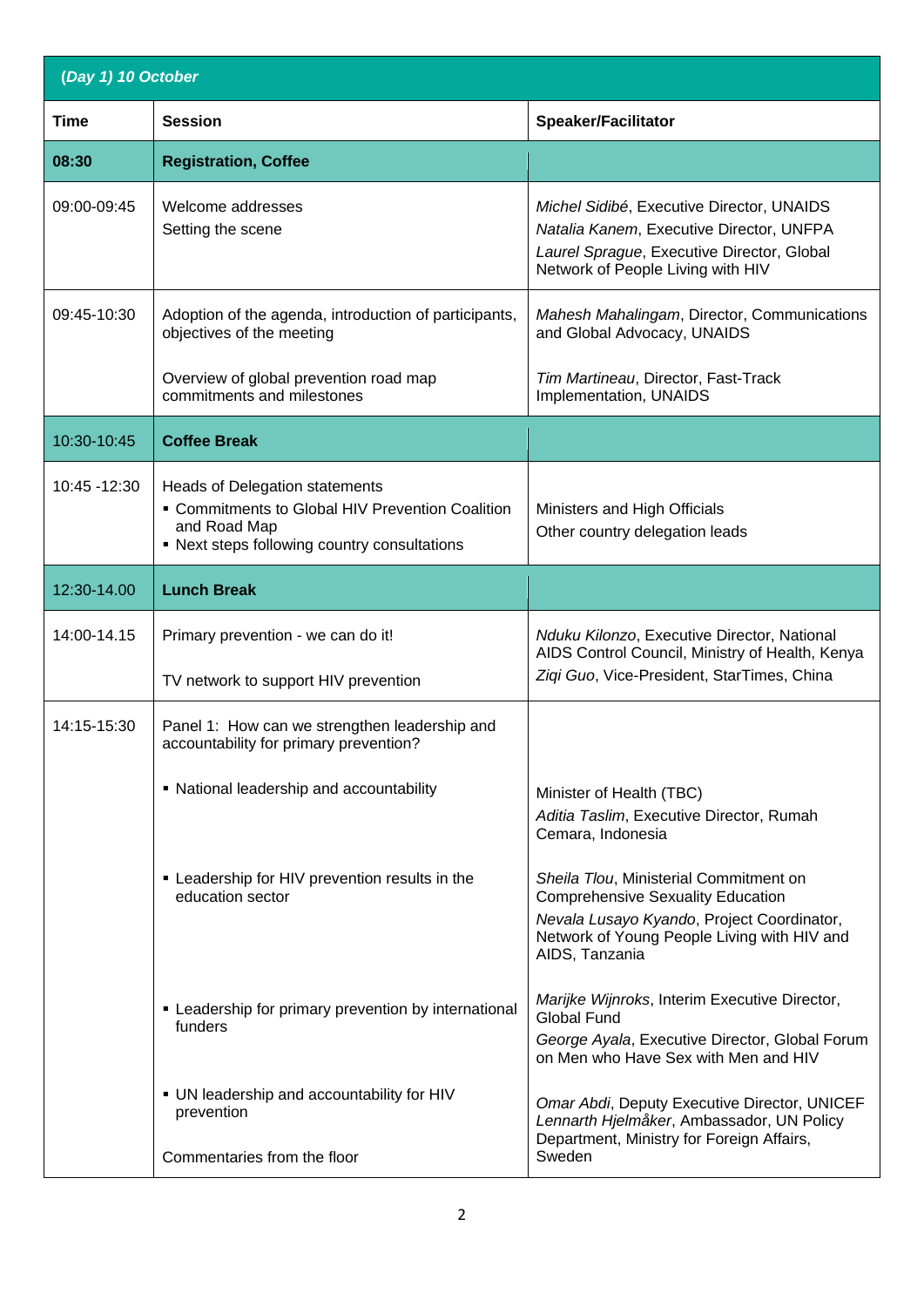| 15:30-15:45 | <b>Coffee break</b>                                                                                   |                                                                                                                               |
|-------------|-------------------------------------------------------------------------------------------------------|-------------------------------------------------------------------------------------------------------------------------------|
| <b>Time</b> | <b>Session</b>                                                                                        | <b>Speaker/Facilitator</b>                                                                                                    |
| 15:45-16.45 | Panel 2: How do we move from commitment to<br>action?                                                 |                                                                                                                               |
|             | • Making policies conducive for prevention                                                            | Fernanda Rick, Deputy Director, National AIDS<br>Department, Ministry of Health, Brazil                                       |
|             |                                                                                                       | Judy Chang, Executive Director, International<br>Network of People Who Use Drugs                                              |
|             |                                                                                                       | MacDonald Sembereka, International Network of<br>Religious Leaders Living with or personally<br>affected by HIV and AIDS      |
|             | Improving monitoring and management systems                                                           | S. Venkatesh, Deputy Director General, National<br>AIDS Control Organization, Ministry of Health<br>and Family Welfare, India |
|             |                                                                                                       | Gina Dallabetta, Senior Programme Officer,<br>Global Health, BMGF                                                             |
|             | • Strengthening prevention programme capacity                                                         | Davie Kalomba, Executive Director, National<br>AIDS Commission, Malawi                                                        |
|             |                                                                                                       | Julia Martin, Senior Health Advisor, PEPFAR                                                                                   |
|             | • Allocating resources for prevention, ensuring<br>access to prevention programmes and<br>commodities | Matthew Black, Senior Technical Advisor,<br>Directorate of Special Programmes (HIV/AIDS,<br>TB and Malaria), Namibia          |
|             |                                                                                                       | Ruth Morgan-Thomas, Coordinator, Global<br>Network of Sex Work Projects                                                       |
|             | Commentaries from the floor                                                                           |                                                                                                                               |
| 16:45-17:15 | How will the coalition support coalition countries?                                                   | Sheila Tlou and Alvaro Bermejo, Global HIV<br><b>Prevention Coalition Co-Chairs</b>                                           |
| 17:15-18:00 | Conclusions, endorsement of the Global Coalition<br>and Road Map                                      | Mokowa Blay Adu-Gyamfi, Director General,<br>AIDS Commission, Ministry of Health, Ghana,<br><b>UNAIDS PCB Chair</b>           |
|             |                                                                                                       | Marsha Martin, UNAIDS PCB NGO Delegation<br>Julitta Onabanjo, UNFPA Regional Director,<br>East and Southern Africa            |
|             | Group photo                                                                                           |                                                                                                                               |
| 18.30       | <b>Reception</b>                                                                                      | All                                                                                                                           |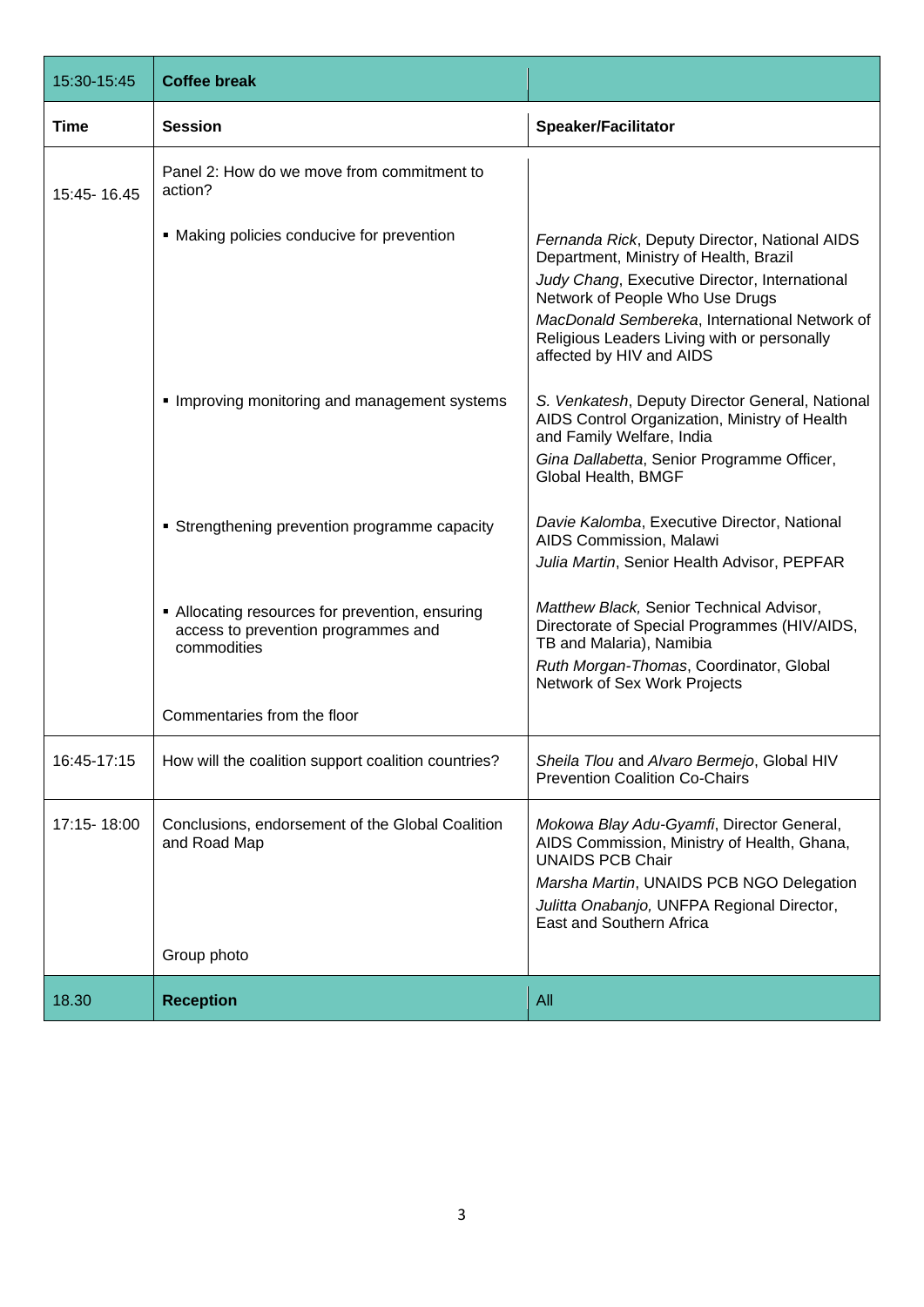| (Day 2) 11 October |                                                                                                                         |                                                                                                                                            |  |  |
|--------------------|-------------------------------------------------------------------------------------------------------------------------|--------------------------------------------------------------------------------------------------------------------------------------------|--|--|
| Time               | <b>Session</b>                                                                                                          | <b>Facilitators</b>                                                                                                                        |  |  |
| $9:00 - 10:30$     | Next steps in the implementation of the<br>Prevention Coalition and Road Map Development<br>of country road maps        | Sheila Tlou, Global HIV Prevention Coalition Co-<br>Chair                                                                                  |  |  |
|                    | Recap: The 10-point action plan                                                                                         | Alvaro Bermejo, Global HIV Prevention Coalition<br>Co-Chair                                                                                |  |  |
|                    | • Prevention targets, score cards and<br>presentation of dashboard                                                      | Clemens Benedikt, UNAIDS consultant                                                                                                        |  |  |
|                    | • Country example                                                                                                       | Tapuwa Magure, Chief Executive, National AIDS<br>Council, Zimbabwe                                                                         |  |  |
|                    | Discussion                                                                                                              |                                                                                                                                            |  |  |
| 10:30 - 10:45      | <b>Coffee break</b>                                                                                                     |                                                                                                                                            |  |  |
| 10:45-12:30        | Country consultations: lessons for the future                                                                           | Karl Dehne, Chief Prevention, UNAIDS                                                                                                       |  |  |
|                    | Reflections on next steps from civil society                                                                            | Christine Stegling, Executive Director,<br>International HIV/AIDS Alliance                                                                 |  |  |
|                    |                                                                                                                         | Kenneth Mwehonge, Programme Manager,<br>Health Policy Advocacy Coalition for Health<br>Promotion and Social Development, Uganda            |  |  |
|                    | Best practices on key elements of the road map:                                                                         |                                                                                                                                            |  |  |
|                    | • Policy reform                                                                                                         | Yogan Pillay, Deputy Director-General, HIV/AIDS,<br>TB and Maternal, Child & Women's Health<br>National Department of Health, South Africa |  |  |
|                    | • Developing implementation guidance and<br>formulate packages                                                          | Rachel Baggaley, Coordinator, HIV Testing and<br>Prevention, WHO                                                                           |  |  |
|                    | • Social contracting                                                                                                    | Carlos Magis, Director, CENSIDA, Mexico                                                                                                    |  |  |
| 12:30 - 14:00      | Lunch                                                                                                                   |                                                                                                                                            |  |  |
| 14:00-15:30        | Group work (parallel) on planning for the first 100<br>days of road map implementation<br>Global and local perspectives | 4 groups                                                                                                                                   |  |  |
|                    | • What are the immediate priorities for the global<br>coalition?                                                        |                                                                                                                                            |  |  |
|                    | • How do we move from country consultations to<br>road map implementation?                                              |                                                                                                                                            |  |  |
|                    | . What support will countries need?                                                                                     |                                                                                                                                            |  |  |